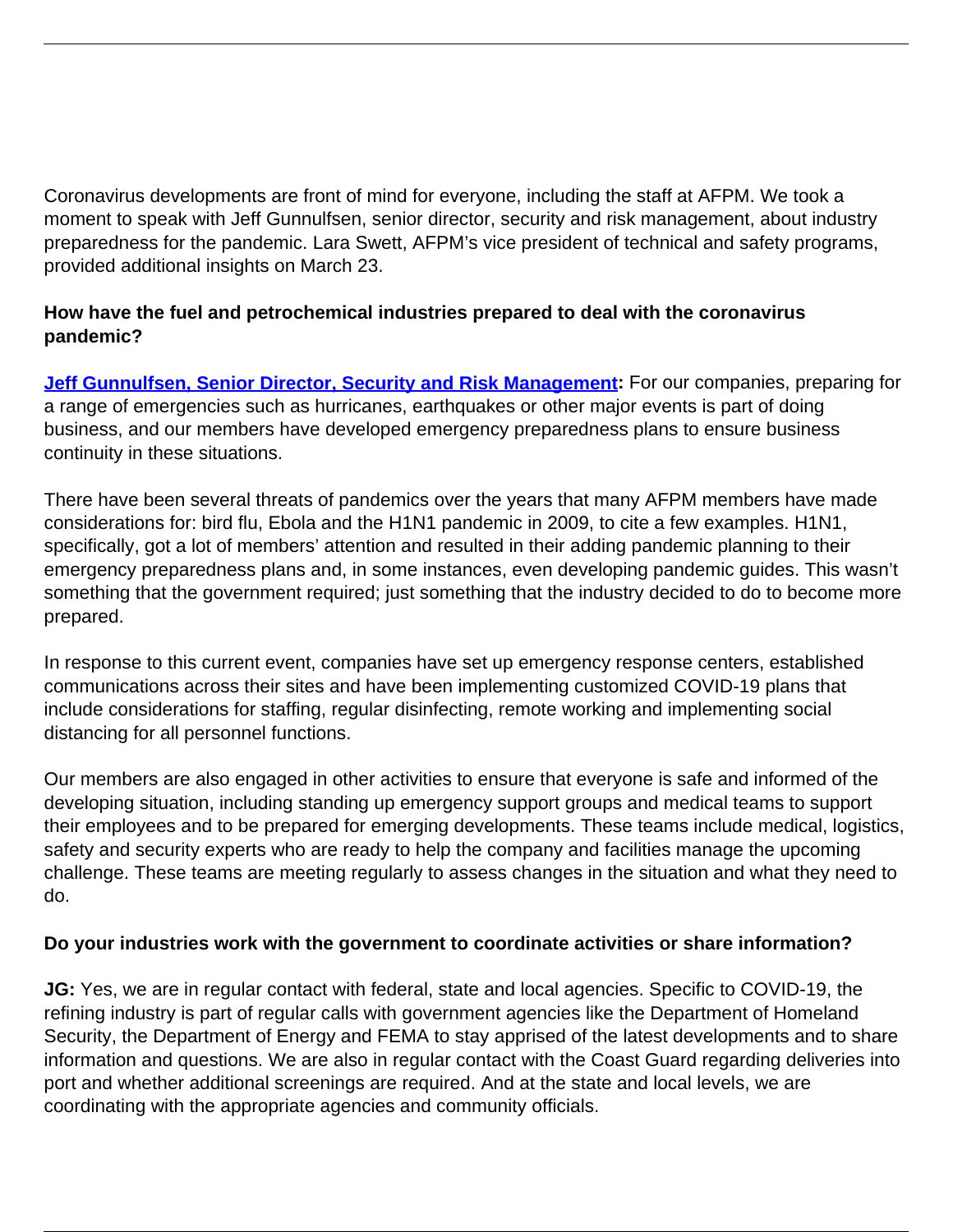**Staffing refineries and petrochemical facilities is a 24/7 endeavor. Given that this pandemic may last months, what precautions are taken at the facilities to ensure everyone remains in good health?**

**JG:** Refineries are 24-hour operations, but they can run on varied staffing schedules. Many have experience with these challenges from past emergencies. In this case, alternative staffing schedules are being implemented and business-continuity plans are in place to accommodate staffing needs in the event of illness.

In addition to standing up the emergency support groups and medical teams I mentioned, facilities are also limiting visitors and conducting employee health checks where necessary, applying good social distancing practices to daily operations, and conducting regular disinfecting and cleaning.

**Lara Swett, Vice President of Technical and Safety Programs:** While reduced staffing schedules are part of the industry's regular response to major weather events, a pandemic such as COVID-19, poses a different, unprecedented level of challenge. The impact isn't confined to one region, it's global, and the timeline for resolving the crisis is indefinite.

As you noted, continuing essential refinery operations depends on keeping employees in good health and minimizing the potential for any illness spread. One of the major things sites are doing to protect their employees is ensuring zero to minimal contact between various staff shifts.

This is a significant change in operations as shifts have formalized shift turnovers to make sure they know what happened on the previous shift and to understand how that might impact their operations. Typically, this would be done in person. Now, communications have been adjusted to make sure the same essential information is shared between shift teams without requiring any physical face-to-face engagement. And of course, as Jeff said, there's a lot of preventative disinfecting taking place.

Another thing sites have done is move any task that can be accomplished outside of the control room, such as permit writing, out of the control room.

Facilities, in both control rooms and administration buildings, are broadly restricting headcount on site to just those individuals serving in roles that cannot be performed remotely. Other work is continuing to be accomplished from home.

Each company has the same goal: protecting staff and continuing core operations to supply America's energy needs.

## **What are some of the advantages that the fuel and petrochemical industries have in situations like this?**

**LS:** Plainly put, we're not starting from scratch. As required by law, AFPM member facilities already have emergency preparedness plans in place, and therefore have the management systems and infrastructure already built to handle a variety of emergencies. With the onset of COVID-19, sites have set up the emergency response centers, developed COVID-19 specific preparedness and management plans and launched communication systems that inform employees and, in some cases, communities about operational adjustments and emergency protocols in place. In accordance with these plans, sites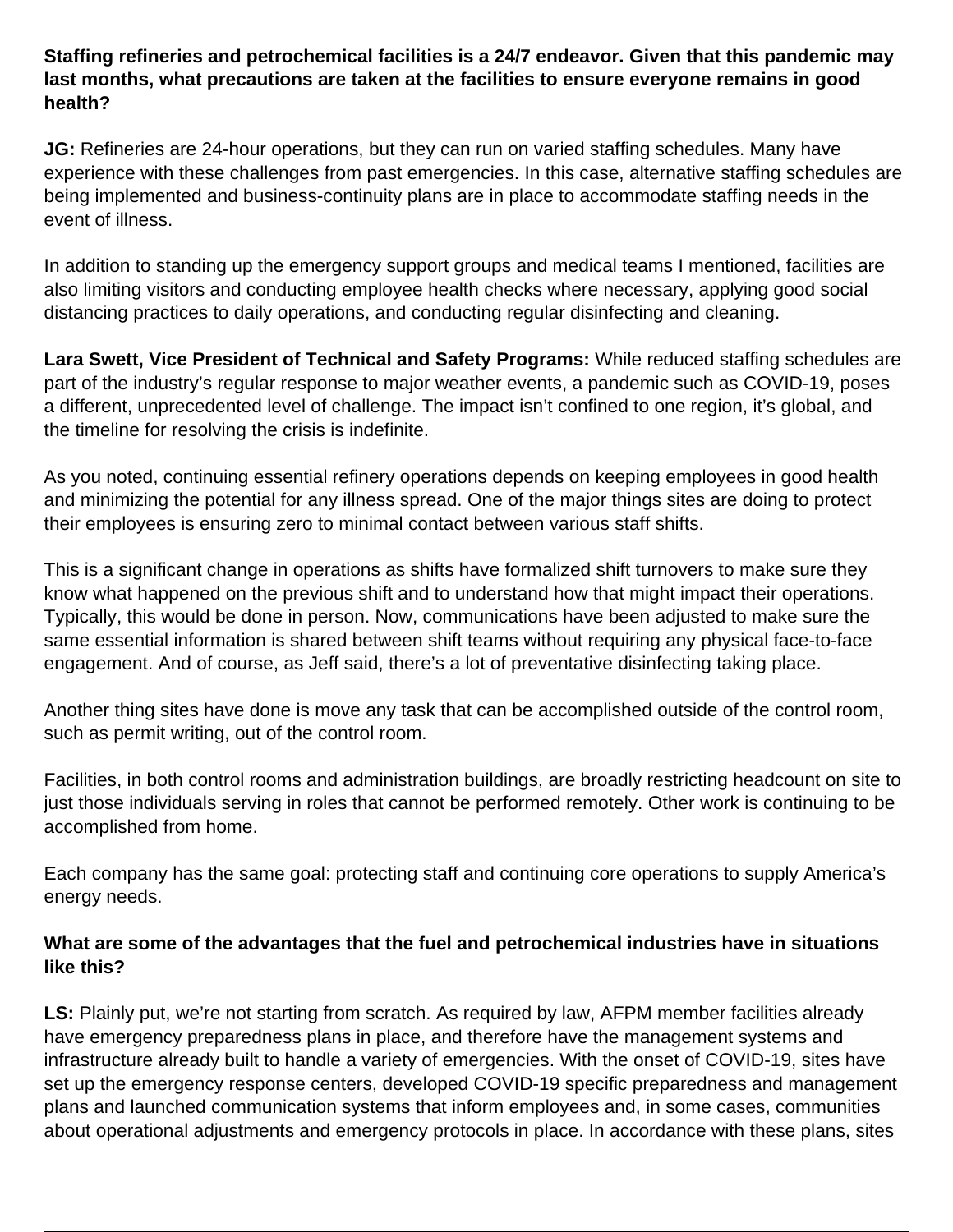are also engaging regularly with government agencies to share information and make real-time adjustments to emergency operations plans, if needed.

**JG**: Our industries have a long history of being resilient, both on the refining and petrochemical sides. Our sites have had business continuity and emergency preparedness plans in place for decades.

Member companies regularly hold emergency exercises at their plants and across sites and corporate headquarters to make sure everyone's on the same page. When they do these exercises, their emergency support and medical teams are a part of it. Sometimes they do it in conjunction with neighboring industrial sites, and sometimes with local officials.

At a national level, our members participate with the Department of Homeland Security and Department of Energy in running larger scenarios, such as how to respond to an earthquake or a major loss of power. Many of our sites are considered critical infrastructure, so they've been held to higher standards of preparedness for years.

While the situation with COVID-19 is ever-changing, refiners and petrochemical producers have pandemic and business continuity plans in place guiding their responses, allowing them to nimbly respond to the fluidity of the situation. The health and welfare of industry employees and the community remains their top priority. AFPM members have the know-how to supply America's energy needs, even in difficult times like these, because planning, preparing and practicing for emergencies and disruptions is an ongoing part of fuel and petrochemical manufacturer business models.

This story was originally posted on March 19. Updates, including contributions from Lara Swett, were incorporated on March 23.

Print as PDF:

Topics

**[Security](/topic/security)** 

**[Disruptions](/topic/disruptions)** 

[Markets & Supply](/topic/markets-supply)

Tags

[COVID-19 \(Coronavirus \)](/tag/covid-19-coronavirus)